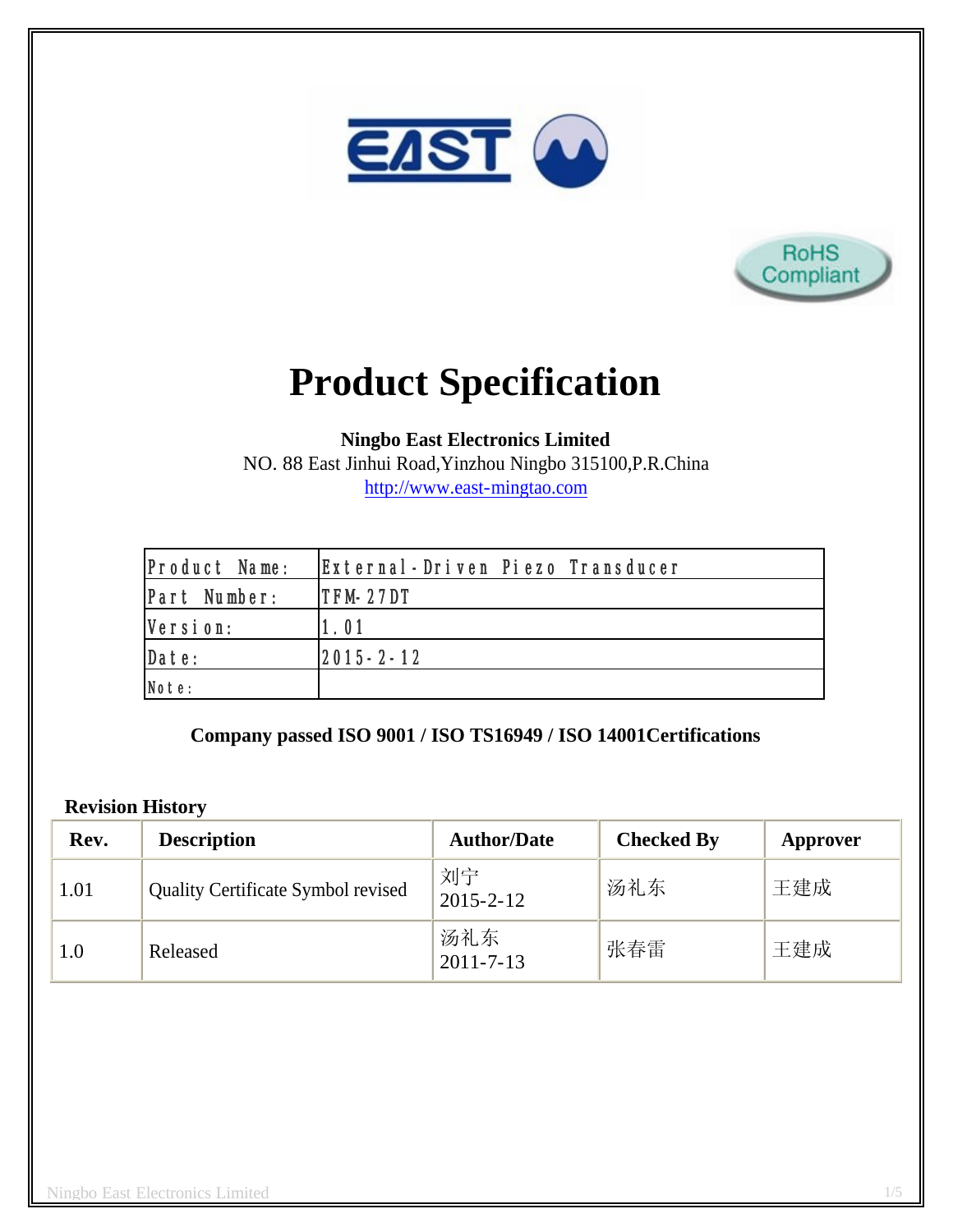#### **1. Part Number TFM-27DT**

## **2. Dimension Drawing (Unit: mm)**



#### **3.Specification**

| No.     | <b>Item</b>                  | <b>Specification</b>                |
|---------|------------------------------|-------------------------------------|
| $3 - 1$ | Min. Sound Pressure Level    | 85dB/2.0kHz/9Vp-p square wave /10cm |
| $3 - 2$ | <b>Allowed Input Voltage</b> | $40Vp-p$                            |
| $3 - 3$ | Capacitance                  | $45\pm30\%$ nF(At 120Hz)            |
| $3 - 4$ | Max. Consumption             | 5mA/2.0kHz/9Vp-p square wave        |
| $3 - 5$ | <b>Resonant Frequency</b>    | $2.0 \pm 0.5$ kHz                   |
| $3 - 6$ | <b>Operating Temperature</b> | $-40$ ~ $+85^{\circ}$ C             |
| $3 - 7$ | Case Material /Color         | PC/Black                            |
| $3 - 8$ | Weight                       | 4.4g                                |
| $3-9$   | Pin Strength                 | More than 10N                       |

## **NOTES**:

Test should be made under the conditions of room temperature ( $20±10°C$ ), normal humidity ( $60±20%$ ) and normal atmospheric pressure. In this case, however, that the judgment is questionable, the test conditions are to be changed to room temperature 20±2℃, relative humidity 60~70% and normal atmospheric pressure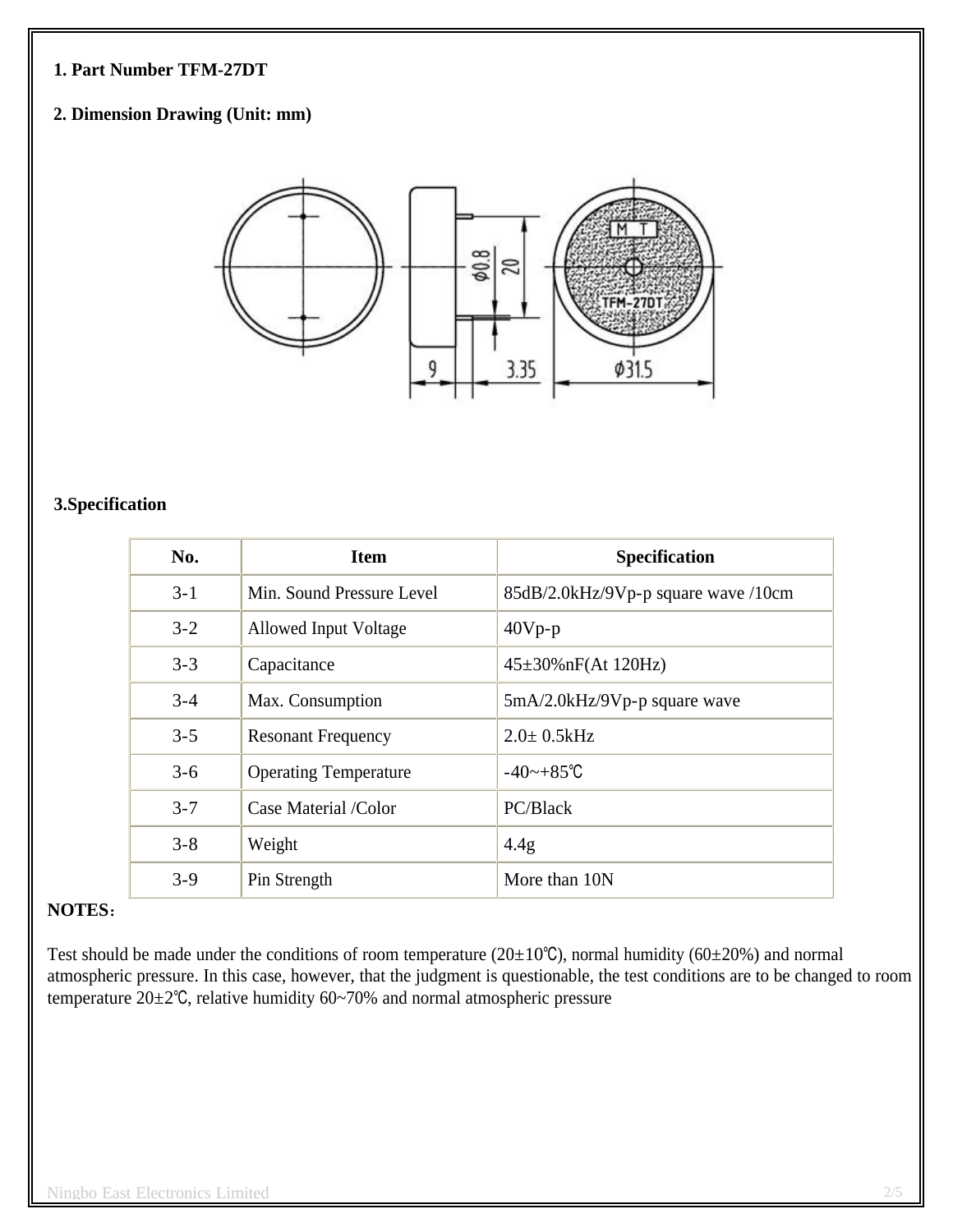# **4.Typical Frequency Response Curve**



**Note:** Input Voltage 9Vp-p square wave Distance 10 cm

# **5. Reliability Test**

| No.     | <b>Item</b>                              | <b>Method of Test</b>                                                                                                                                                                                                                                 | <b>Tolerance after</b><br><b>Testing</b>                                                             |  |
|---------|------------------------------------------|-------------------------------------------------------------------------------------------------------------------------------------------------------------------------------------------------------------------------------------------------------|------------------------------------------------------------------------------------------------------|--|
| $5 - 1$ | Operating<br>Temperature                 | $-40 - 85$ °C                                                                                                                                                                                                                                         | Sound pressure level                                                                                 |  |
| $5 - 2$ | Storage in high<br>temperature           | Storage in $+85^{\circ}$ C test box 96 hours then exposed to the room<br>temperature for 2 hours                                                                                                                                                      | initial value $\pm 10$ dB<br>Max. consumption<br>value $\pm 20\%$<br>Capacitance value<br>$\pm 20\%$ |  |
| $5 - 3$ | Storage in low<br>temperature            | Storage in $-40^{\circ}$ C test box 96 hours then exposed to the room<br>temperature for 2 hours                                                                                                                                                      |                                                                                                      |  |
| $5 - 4$ | Life test in the room<br>temperature     | Operate the product continuously 5 seconds on 5 seconds off<br>300 hours at rated voltage                                                                                                                                                             |                                                                                                      |  |
| $5 - 5$ | Temperature /<br>humidity cycle test     | Storage in $+40^{\circ}$ C, 93 $\pm$ 3%RH test box 96 hours then exposed<br>to the room temperature for 2 hours                                                                                                                                       |                                                                                                      |  |
| $5 - 6$ | Temperature (high<br>and low) cycle test | Conduct the test for 5 cycles without applying power then<br>expose to the room temperature for 2 hours. (See Figure 5-6)                                                                                                                             |                                                                                                      |  |
| $5 - 7$ | Vibration test                           | Conduct the test for the directions of X Y and Z for 0.5 hour<br>each (total 1.5 hours). To-and Fri sweep time(from 10 to 55Hz<br>and then 55 to 10) under single amplitude of 0.75mm is 3<br>minute, then expose to the room temperature for 2 hours |                                                                                                      |  |
|         | <b>Ningbo East Electronics Limited</b>   |                                                                                                                                                                                                                                                       | 3/5                                                                                                  |  |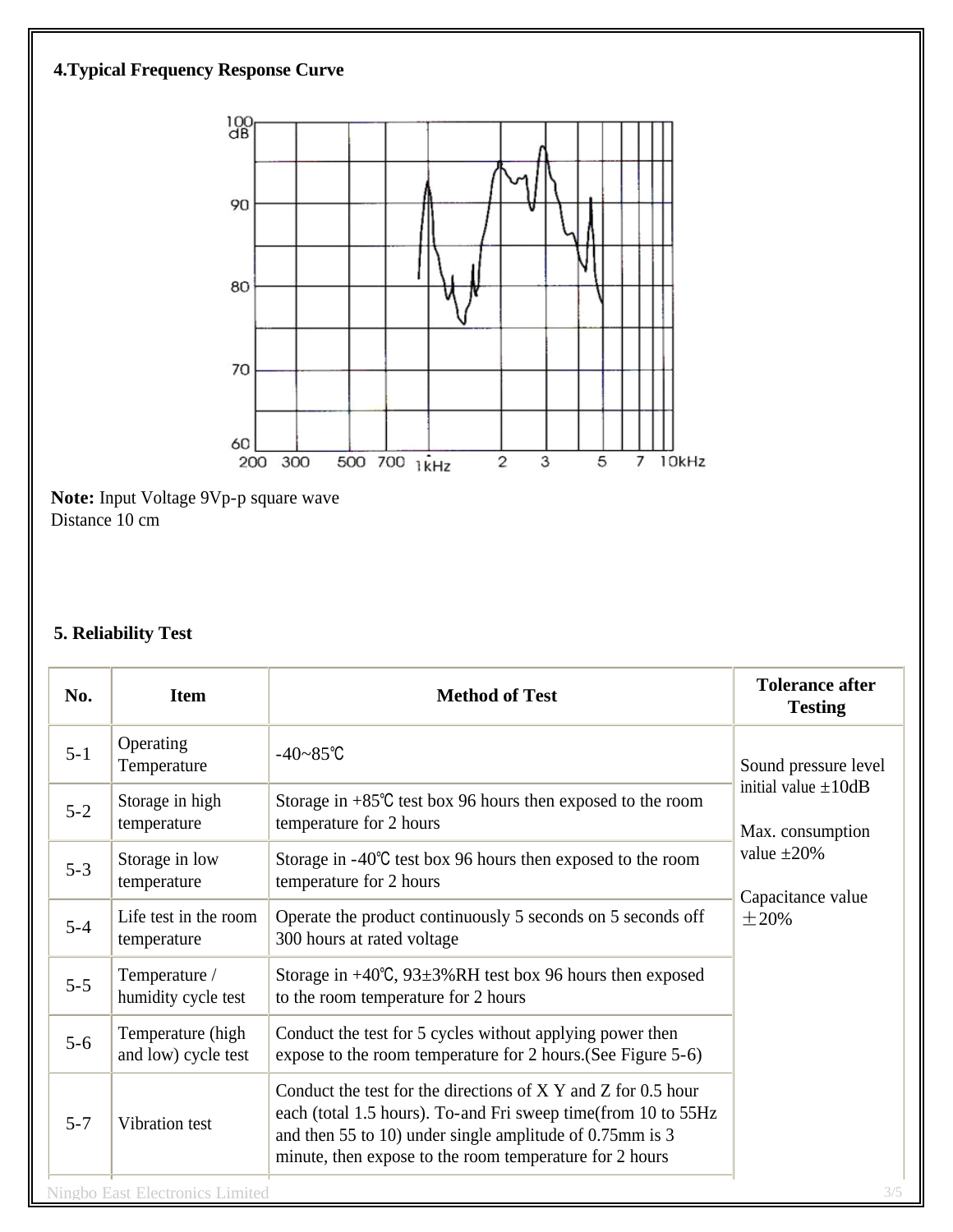| $5 - 8$                                                      | Drop test                    | Drop a product naturally from the height of 700mm onto the<br>surface of 100mm thick wooden board. Two directions: upper<br>and side of the product are to be applied for this drop test once<br>respectively |                                                                         |
|--------------------------------------------------------------|------------------------------|---------------------------------------------------------------------------------------------------------------------------------------------------------------------------------------------------------------|-------------------------------------------------------------------------|
| $5-9$                                                        | Soldering heat<br>resistance | Dip the connecting pins in soldering at $260 \pm 5^{\circ}$ C for $10 \pm 1$<br>seconds                                                                                                                       |                                                                         |
| $5 - 10$                                                     | Test of soldering            | Dip the connecting pins in soldering at $230 \pm 5^{\circ}$ C for $3 \pm 0.5^{\circ}$<br>seconds                                                                                                              | Solder shall be<br>attached around over<br>95% of the dipped<br>portion |
| <b>NOTE:</b> The pins are allowed to deform after drop test. |                              |                                                                                                                                                                                                               |                                                                         |

Figure 5-6